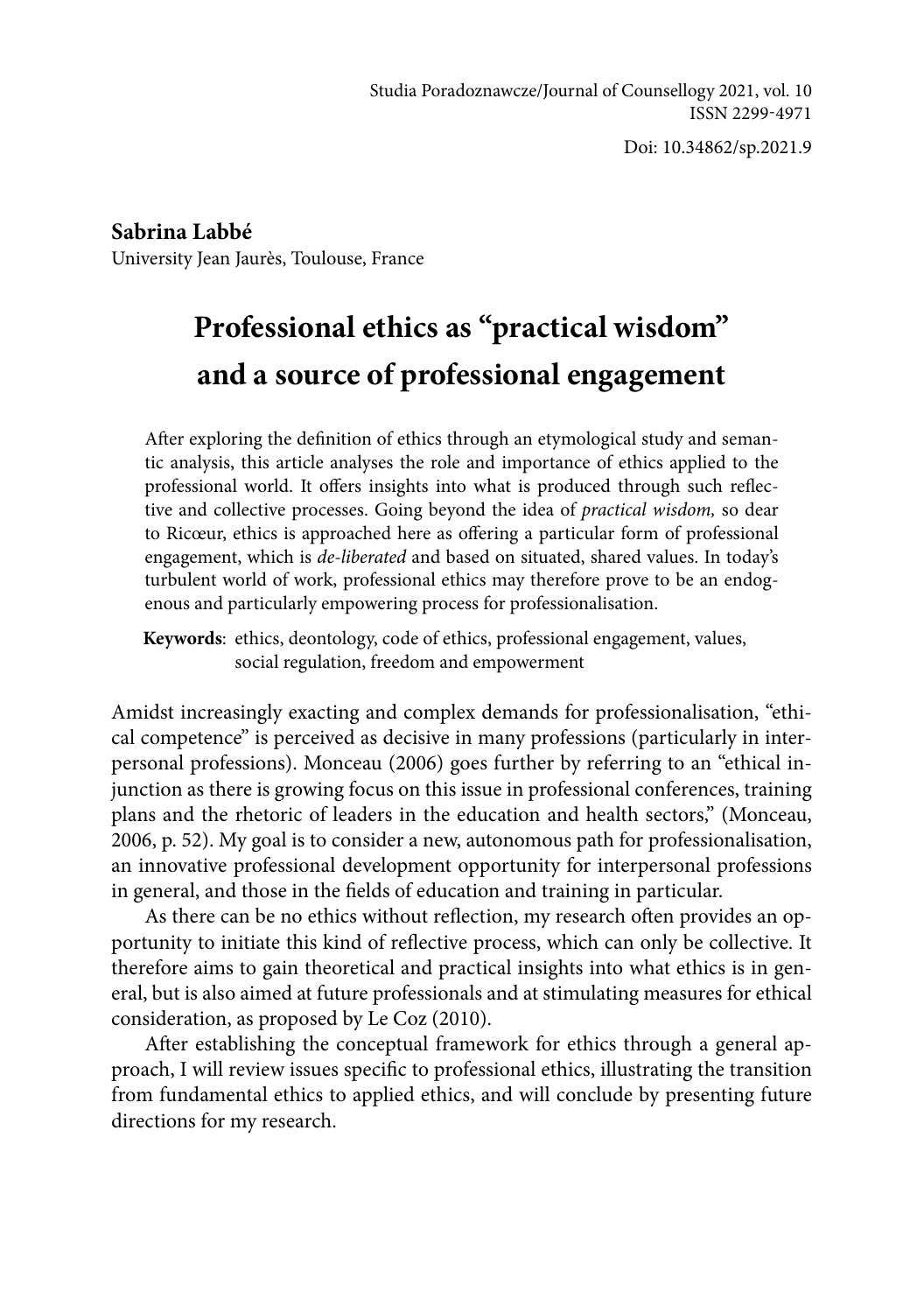## **General approach to ethics and etymological 'wanderings'**

Topics associated with ethics are wide-ranging and include: ethics and health, ethics and finance, professional ethics and codes of ethics, ethics and politics, as well as the sale of ethical products, ethical fashion etc. A search on the "OpenEdition" website lists 65,962 documents in over 31,000 publications. We can thus see that ethics raises questions in a wide range of fields. Such concerns are referred to by a variety of names, since when we discuss ethics, we also discuss commitments, charters, good practices, values, standards, morals and codes of ethics.

Here, I will outline the way I approach professional ethics, but before doing so, I will attempt to define what ethics means in broad terms. It is always helpful to explore the etymological origins of a word in order to understand its meaning. I propose such an exploration here, based largely on Rey's historical dictionary of the French language (2000).



Figure 1. Etymological variations based on semantic cousins "ethnic, ethics et ethology" (Labbé, 2021, p. 174).

"Ethics" comes from the Latin *ethica,* meaning "morals as part of philosophy." Here, we can refer to Kant's moral philosophy, a practical philosophy that seeks to answer the question, "What should I do?" This term is itself borrowed from the Greek *êthikos* (relating to mores, moral), which is derived from *êthike,* meaning "relating to the way one behaves": we observe a focus on behaviour, deeds, actions: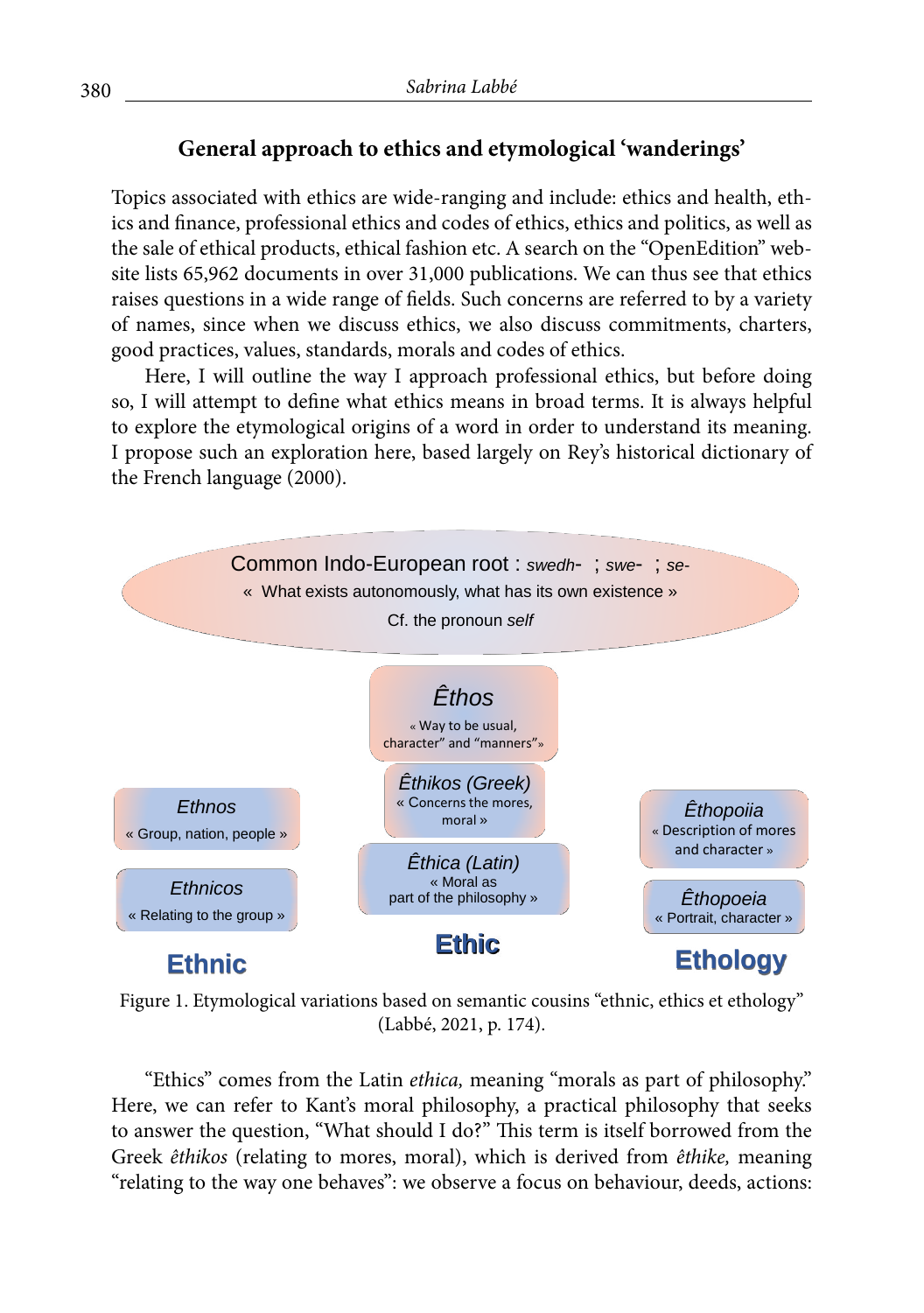a meaning that has been retained in the modern term. This Greek term is itself derived from *êthos,* meaning "habitual character and mores." *Êthos* refers to habits and an individual's way of being habitual. For example, patience, courage, willingness and pride are *êthê*. But there are two other dimensions contained in *êthos*: I will explore them below in two sections.

#### **The way we portray ourselves through our actions and attitudes**

Rhetoric proposes distinguishing between *êthos*, *logos* and *pathos*. *Logos* corresponds more closely with arguments and logic and appeals to our interlocutor's rational mind. *Pathos* and *êthos,* meanwhile, seek to earn the audience's approval in two different ways: *pathos*, by playing on and expressing emotions, and *êthos* through style (way of being) to gain trust and sympathy. *Êthos* is the way we portray ourselves through our discourse, which by extension, has come to mean the way we portray ourselves through our actions and attitudes.

The inclusion of *êthos* in these etymological 'wanderings' is an important contribution as it allows us to perceive a certain quest for identity in this ethical focus (Dhondt and Vanacker, 2013, p. 5):

The consideration of *ethos* relates to the discursive level: *ethos* does not concern the primary and underlying instance of the orator's person, but their discursive reflection, their "appearance," the necessarily secondary way he presents himself through his discourse (...) Goffman returns to this idea of *ethos* – or rather "reorients" it, like Ruth Amossy – as he conceives of this self-presentation as an image, a construction that is created *in vivo,* as it were, through interactions with interlocutors in a given situation. Far from relating exclusively to oratory exchange, for Goffman the construction of an image of oneself is inherent in *every* daily interaction, "when [both partners] are in one another's physical presence." (...) In this model, *ethos* seems to be primarily shaped in an *ad hoc* fashion, without being compared to any pre-established image (cf. prior *ethos*).

For Jorro, "professional *êthos*" is expressed "in forms of language showing a degree of appropriation of a given professional culture" (Jorro, 2009, p. 14). Professionals therefore portray themselves *via* their discourse and attitudes which are constructed in the communication situation (verbal and non-verbal aspects). Here, we can see the importance of the link between an *individual* and his/her *actions*  proposed by the theory of commitment (Kiesler, 1971)*.* On this subject, Jorro presents "professional ethos as a set of values internalized by an individual, which are solidified through professional activity" (Jorro, 2014, p. 110). Here we are confronted with multiples dimensions of commitment (Labbé, 2021) to which we will add a further dimension: *acts of language*. Words and the act of "saying" are a commitment. Now let us look at the second dimension contained in *ethos*.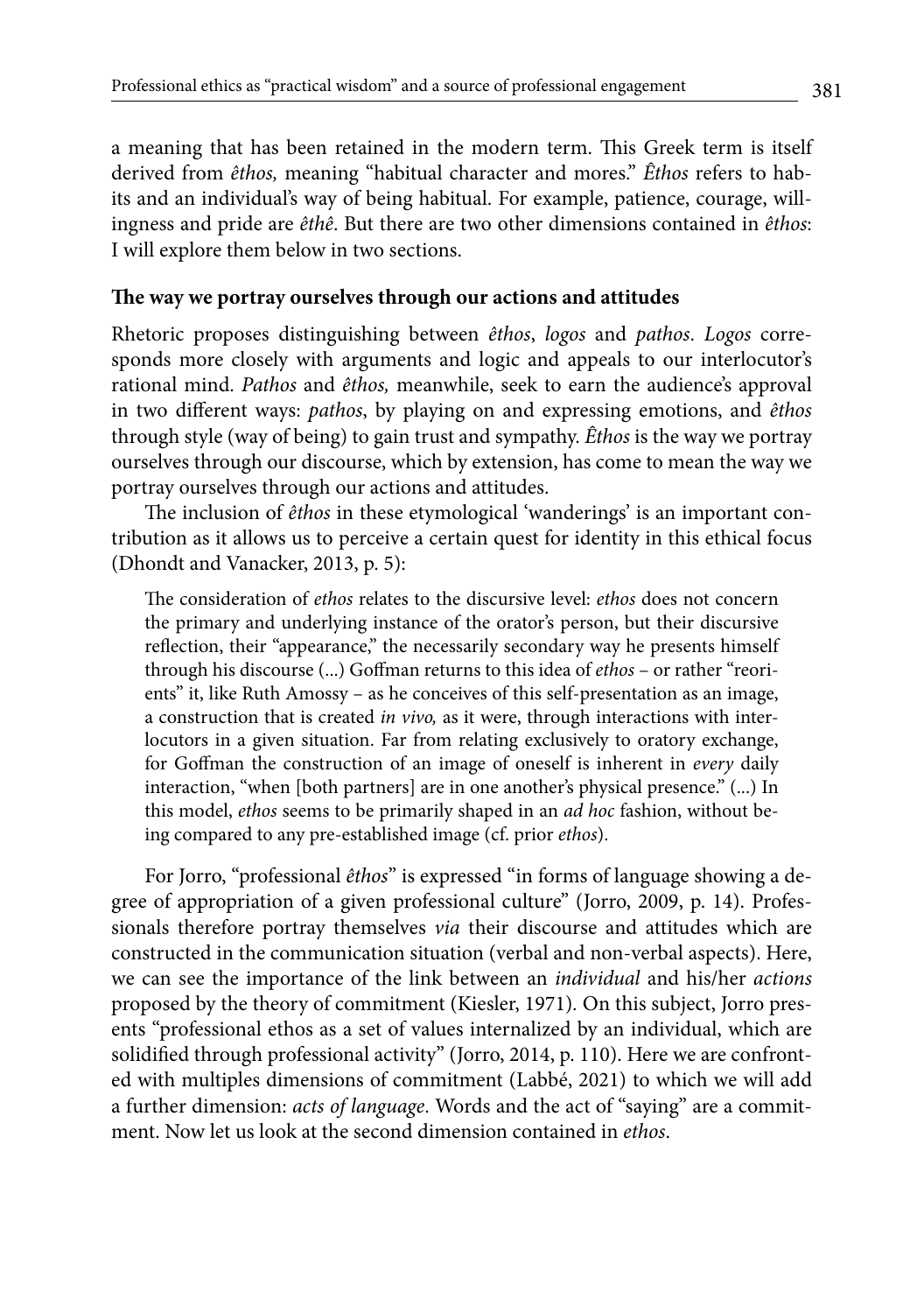### **A way of inhabiting the world**

There is also a notion of space contained in *êthos*, a dimension which refers to a way of inhabiting the world or the idea of "space for ethical reflection" (Le Coz, 2010). Le Coz starts with the notion of habitability contained in *êthos*: the ethical quest would therefore be to make a space *habitable* (Le Coz, 2010, p. 81).

We can see the spatial dimension of ethical reflection when:

- ◆ there is no answer to a given problem. The space can be represented by a *void;*
- ◆ we are confronted with a problem of limitations the notion of space is characterized by a search for *boundaries* between what we can and cannot do;
- we experience a *shift*, a change of perspective by taking the distance needed for reflection, a distance made possible through the perspective of peers or by gaining new insights.

In short, to some extent, the notion of *êthos* encompasses different ways of behaving at a given moment and in a given setting or society: this is indeed the *situated* aspect of ethics These factors lead me to cite a definition that is widely found in French on the internet, although its author is never cited: "Ethics can also be defined as a consideration of behaviours to adopt to make the world more humane and habitable. As such, ethics is a search for an ideal of society and a guide for our existence."

To continue our semantic exploration of etymological origins, in Figure 1, we can see an *etymological cousin,* "ethnic," which also comes from the same Greek/ Indo-European root. It is derived from "*ethnicus,*" which dates from the Christian period, and became *ethnikos* (from nation, race), which is also derived from *ethnos* (group, nation, people). The current definition of "ethnic" is "relating to an ethnic group, that which refers to a population, culture or social group." This element of meaning is implicitly present in its cousin "ethic": ethics always applies to a group, whether a culture, community or professional group. Ethical concerns rarely involve a sole individual.

Another cousin, "ethology," also appears in Figure 1. It is composed of *êthos* (discussed above) and *logie* (study). The term "ethology" was first attributed with the meaning "treatise on mores." It was the descriptive study of mores, the set of rules of conduct considered applicable in an absolute way. Then, by borrowing from the English term "ethology" (1843), it took on the meaning of the science of character and its formation. Since then, ethology has come to be understood as the science of the behaviour of animal species in their natural environment. It contains one of the implicit meanings of ethics, which also seeks to study *behaviours in their natural environment,* within a *situated* perspective (as with ethology), in the here and now. Ethics does not aim for knowledge detached from action, but rather reflection on *behaviours* that are right (or wrong) to adopt in a defined space and given moment.

Lastly, if we wish to wander further into the search for etymological origins, Alain Rey's dictionary (2010, p. 1325) suggests that these terms come from the same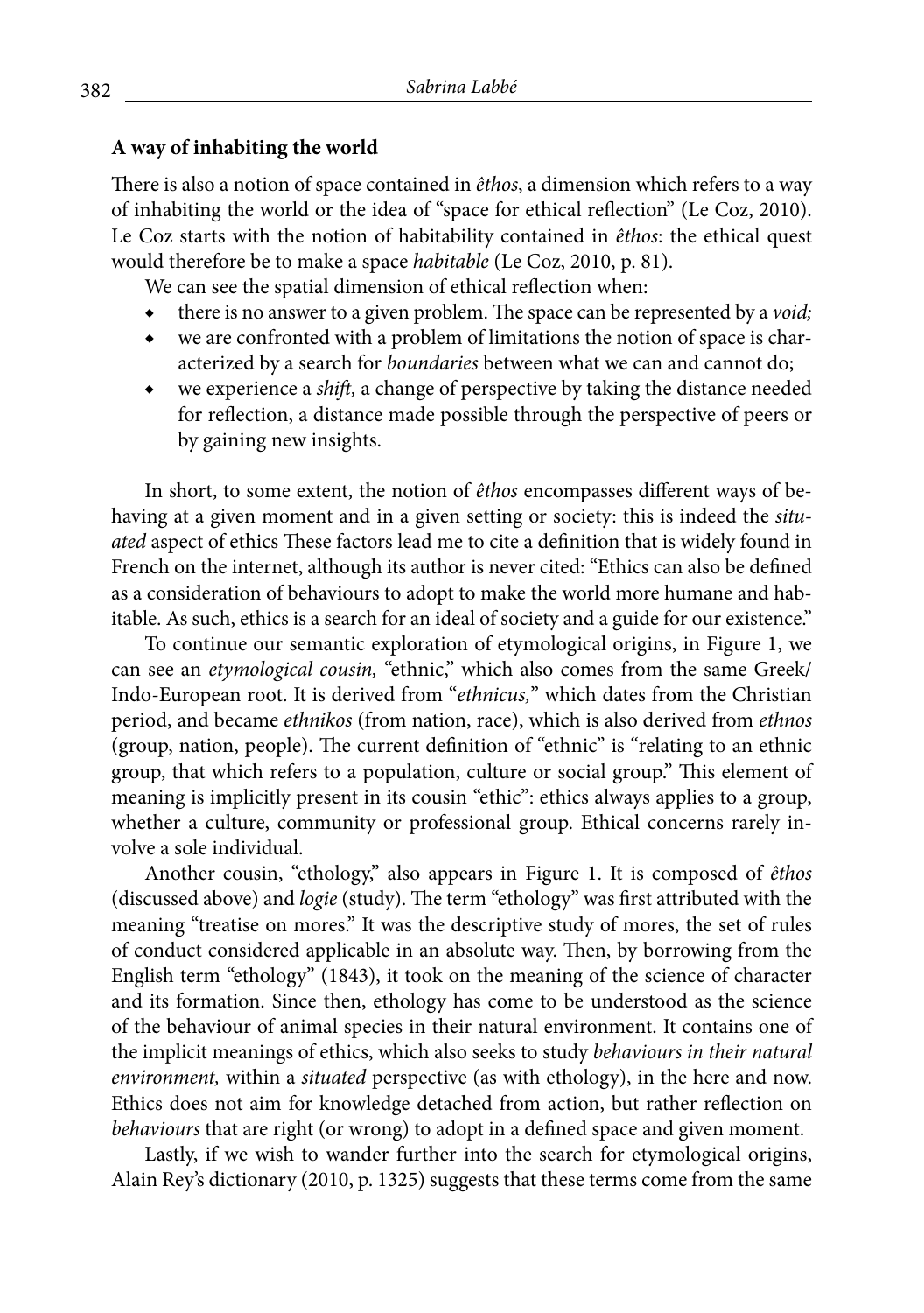Indo-European root, which is designated by the sign ~*Swedh*-, ~*swe*-, ~*se,* meaning "that which exists in an independent way and has its proper existence" (a meaning found today in the French terms *se* and *soi*, meaning "self "). This notion of *autonomy* vaguely contained in the ancient meaning of ethics, recalls the fundamental aim of all ethical reflection: a quest for autonomy, for freedom to take responsibility for one's actions – the autonomy that is chosen, responsible and thought-out since the unreflective man cannot be autonomous, and it is through his capacity for reflection that he decides what is right or wrong to do. Spinoza said, "the free man desires that which is Good." This may be seen as a quest for responsibility since a responsible being is empowered to act. Acting as a responsible professional is indeed empowering oneself to act "with the quest to empower oneself to act, meaning gradually becoming one's own co-author, through forging social ties" (Ardoino, 1994).

To sum up, these etymological wanderings reveal various aspects that are important to retain for the notion of ethics. We can therefore tentatively suggest that ethics provides spaces for reflecting on behaviours that would be *good* for a group to adopt and aims for a certain degree of decision-making autonomy and empowerment, at a given time and in a given situation. But to better understand what ethics is, we may also seek to understand what it is *not*, by examining potential sources of confusion.

#### **Distinctions between ethics and law**

Ethics may be confused with law since they have the same aim: social balance. Yet, a distinction must be made between the two. Law also responds to the question, "What should I do?" But, unlike ethics, it refers to a specific, already-existing legal system, a standard of sorts. "The rule of law provides for punishment," while "an [ethical] transgression does not lead to any punishment in the legal sense of the term, even if it may, in certain cases, lead to condemnation by society" (Prairat, 2009, p. 40-41).

Two other aspects help us distinguish between law and ethics. Ethics is based on discussions and is established within a situated group, whereas "the rule of law is provided by public authorities, the government. Multiple sources on one side; a single source on the other" (Ibid, p. 36). Similarly, Prairat opposes the *autonomy of ethics* (a rule we make for ourselves) with the *heteronomy of law* (a rule imposed by an external body) to distinguish between the two notions (Prairat, 2009, p. 37).

To conclude with Obin we can say that "ethics and law have a symbiotic relationship" (Obin, 2018, p. 2). Indeed, it is often when the law does not resolve an issue or presents a loophole that ethical reflection occurs. Once things become established, a law is enacted. According to the same author, the fundamental difference between ethics and law relates to the freedom of the parties involved (law does not provide freedom but an obligation). A paradox thus arises: when standards (or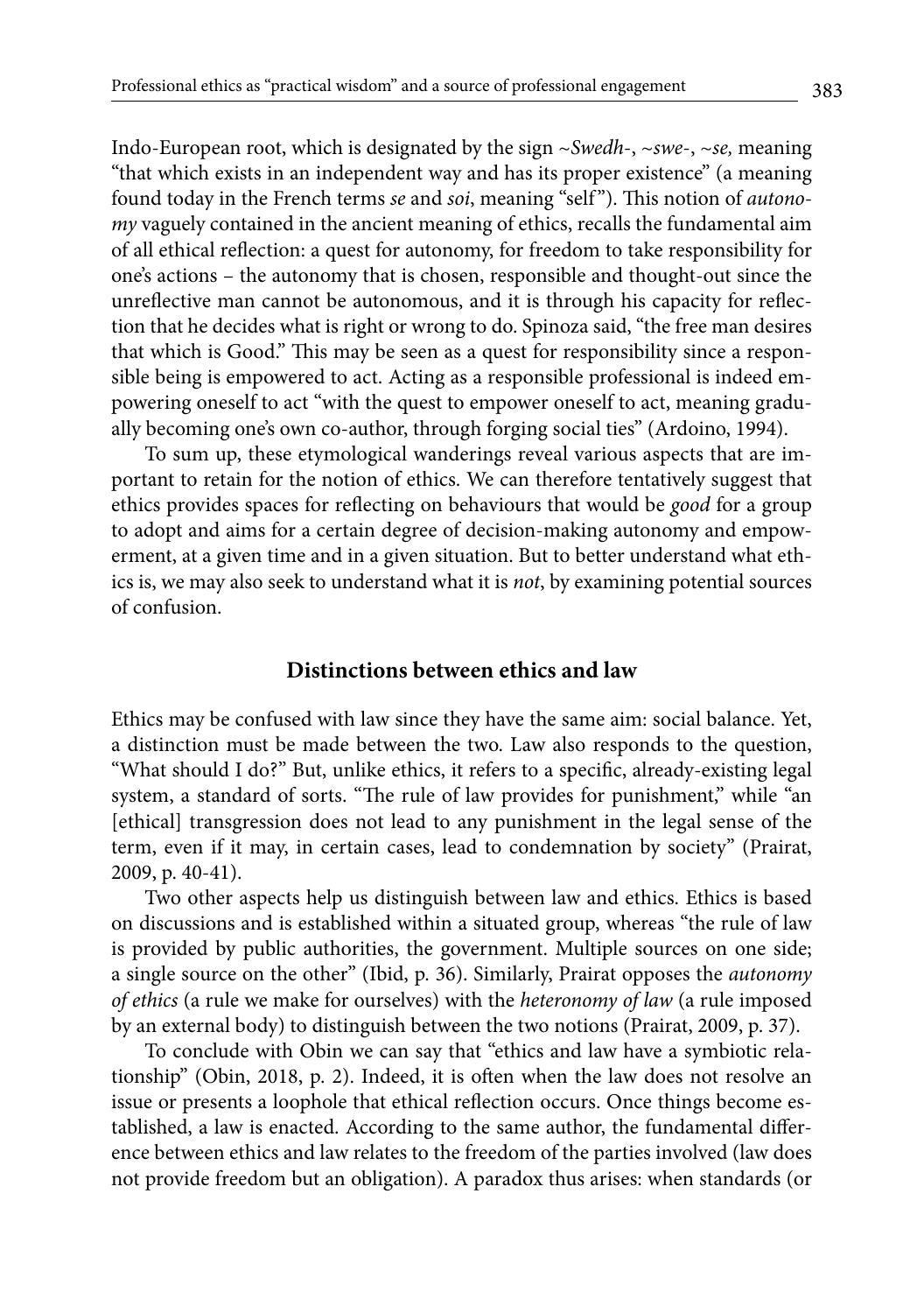laws) replace discussions, critical thinking and accountability may be stifled. Confusing ethics and law amounts, to denying our shared accountability for our everyday actions, in our political role and our place within the community.

## **Distinctions between ethics and morals**

Morality is the science of Right and Wrong; it is the theory of human action as it is subjected to a certain duty and aims for that which is Right.

According to Mercier two traditions exist to differentiate between the term, *ethics* and *morals*:

- in the first tradition, ethics is a reflection on the foundations of morals;
- ◆ in the second, morals are universal while ethics are specific (Mercier, 2010, p. 4).

The author suggests that the second tradition better reflects the current meaning of ethics (furthermore, the term has fewer connotations than the term morals). I also subscribe to this second tradition. As such, ethics may be described as: a "set of rules of behaviour that are shared by and typical of a given society; these rules are based on distinguishing between *good* and *bad*" (Mercier, 2010, p. 4). And morals may be described as: a "set of principles with a universal, normative, or even dogmatic dimension, based on distinguishing between *right* and *wrong*" (Ibid.). In these two excerpts, the term *distinguishing* means recognising as "other," as "different" and establishing a boundary.

In conclusion, to cite Ricœur this time, we can say that the nuancing of ethics and morals "depends on whether the focus is on that which is *thought to be good* [for ethics] or that which *emerges* as an *obligation* [for morals]" (Ricœur, 2010, p. 200).

## *Professional* **ethics approach and distinctions between ethics and deontology**

There is little difference between the everyday meanings of ethics and deontology, but we can differentiate between the two in a number of ways. First, unlike ethics, which has an ancient etymological origin that I described above, the word *deontology* is recent, since it appeared in the work of Bentham (1834) in 1834. This term comes from the Greek *deon* meaning "that which should be done" and *logos* "discourse and doctrine*.*" The literal meaning of deontology therefore pertains to the theory of duty, and its French equivalent, *déontologie* more commonly refers to the set of moral rules that govern a profession, such as medicine, for example, and is closer to what is known as a "code of ethics" in English terminology. For Ardoino, deontology is different from ethics in that it is "limited to professional actions that are desirable, acceptable or objectionable, within a profession" (Ardoino, 1994)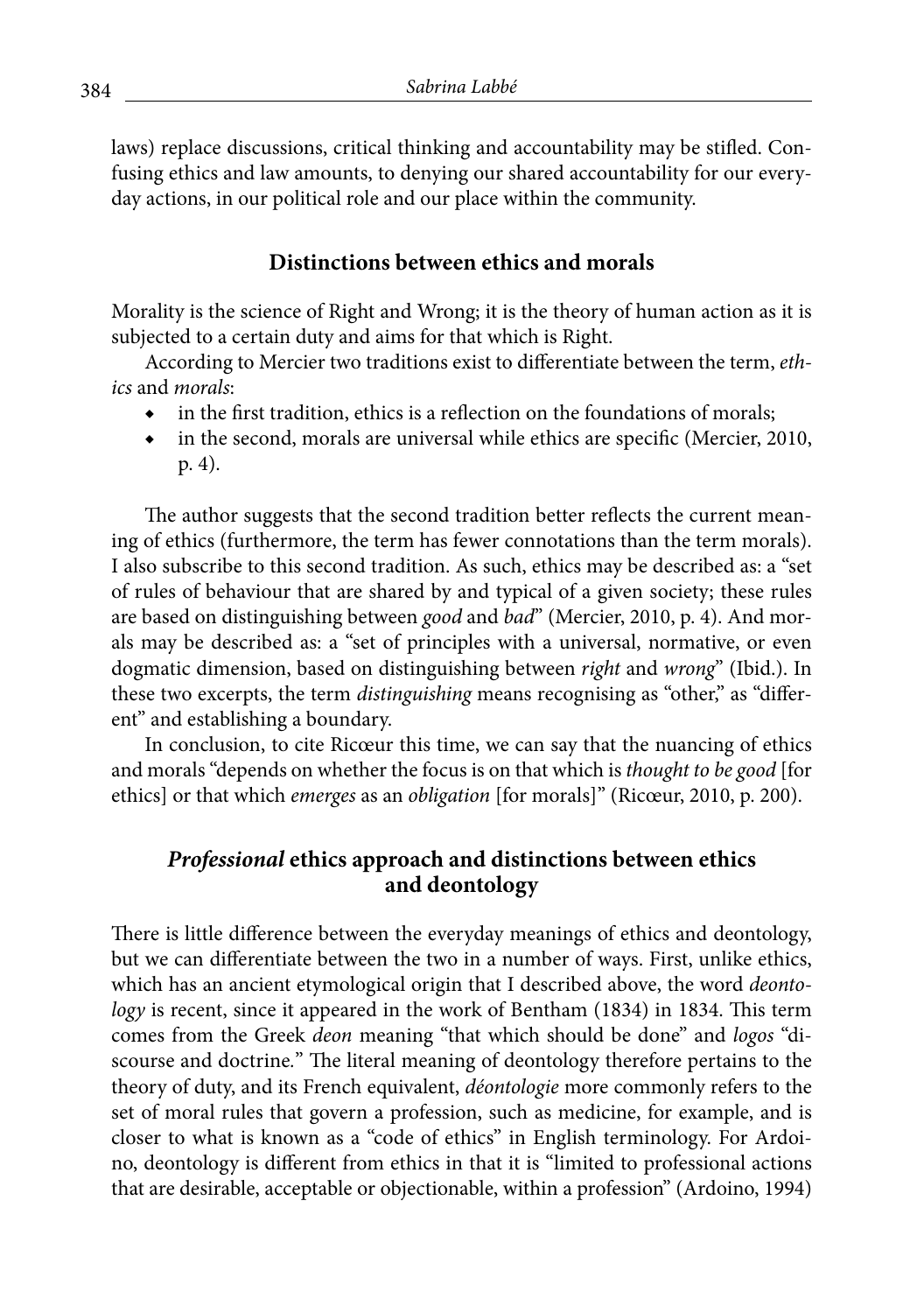whereas ethics extends far beyond a single professional field. The best, known code of ethics is that of physicians: "the Hippocratic Oath." It is therefore a set of rules required by the practice of medicine.

Consequently, just as we can distinguish between ethics and law, we can distinguish a code of ethics by its standardised, pre-established and recorded character (a code of ethics is written down to serve as a standard for action and aspires for a sort of universality within a profession). Therefore, while ethics represents a process that is more reflective, situated and fluid (depending on groups and situations), deontology and codes of ethics provide set rules that are non-debatable. Similarly, whereas deontology has to do with standards, ethics is based more on values.

These same distinctions also apply to professional ethics: "when it comes to *professional ethics* and *deontology,* the colloquial meaning does not really make a distinction. To ensure clarity within sociological discussion, it must nevertheless be given a different meaning. The term *professional ethics* will therefore be understood to mean anything that pertains to ethical regulations within the framework of a given profession, whether it is partially or completely established, or has the means of becoming so" (Terrenoire, 1991, p. 10).

I therefore propose the following figure (Figure 2) to summarise the distinctions between ethics and deontology (more commonly referred to as a code of ethics in English terminology) and as a reminder that ethics and deontology are very closely connected.



Figure 2. Distinction and connection between professional ethics and deontology (Labbé, 2021, p. 181)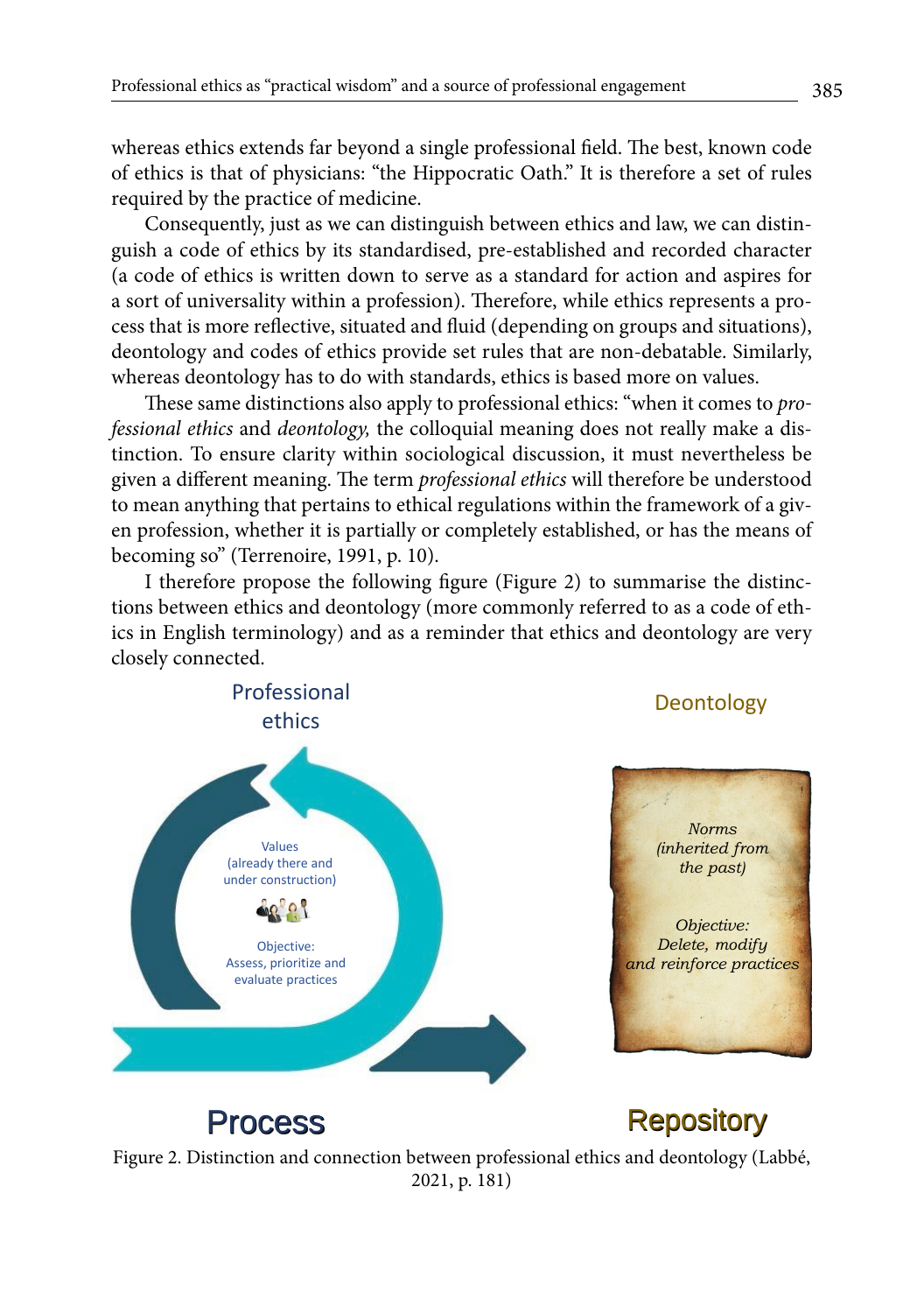Deontology and codes of ethics are professional rules that have been written by the past (whether distant or more recent). They therefore take into account standards set by a historic entity. They aim to eliminate or change professional behaviour deemed to be inappropriate or enhance best practices. The risk here (since they are written rules) is that individuals will no longer allow themselves to question these rules, adjust these decisions to professional situations that are changing so quickly today or adapt them to the unique situations<sup>1</sup>.

Like Obin (2018), who sees a symbiotic relationship between ethics and law, we can see a similar relationship between professional ethics and deontology/codes of ethics: when the results of ethical reflections become established, they are included within codes of ethics. The risk of seeing collective reflection disappear can be overcome, for example, by requiring codes of ethics to be revised as circumstances change.

#### **Ethics, practical wisdom**

Mercier (2010, p. 5), however, suggests "describing ethics as the reflection that occurs prior to action with the aim of distinguishing between good and bad ways of behaving" (Mercier, 2002, p. 34). Ethics thus establishes criteria for assessing whether an action is good or bad and examines the motives and consequences of a deed. The very purpose of ethics therefore makes it a *practical* science. The goal is not to acquire knowledge for its own sake, but rather to make us able to act responsibly. The philosopher Paul Ricœur proposes the idea of an "ethical aim." He describes this as, "aiming for a good life, with and for others, within just institutions" (Ricœur, 1990, p. 202). And several factors characterise ethics in his view:

- ◆ the primacy of ethics over morals, meaning reflection that occurs *prior to* and potentially *above* the law;
- ◆ the need for the *ethical aim* to be examined in the light of standards, and therefore, by a *group;*
- taking *practical wisdom* into account to give special consideration to the uniqueness of situations.

Ricœur's proposal assumes a great deal of humility; an aim is an ambition and by no means an obligation or duty. It is therefore different than a rule, as it suggests more than it imposes. This aim of *a good life* gives ethics an individual dimension, but also one rooted in identity, even if it is expressed and examined in the collective sphere. *A good life* also then refers to the self (and not "I"; the self

<sup>1</sup> In France for example, the National Consultative Ethics Committee (CCNE) issues advisory opinions based on very specific cases, the circumstances of which are studied in detail. This council does not claim to provide a rule set in stone that must be followed in every circumstance but provides guidance for a specific time and setting.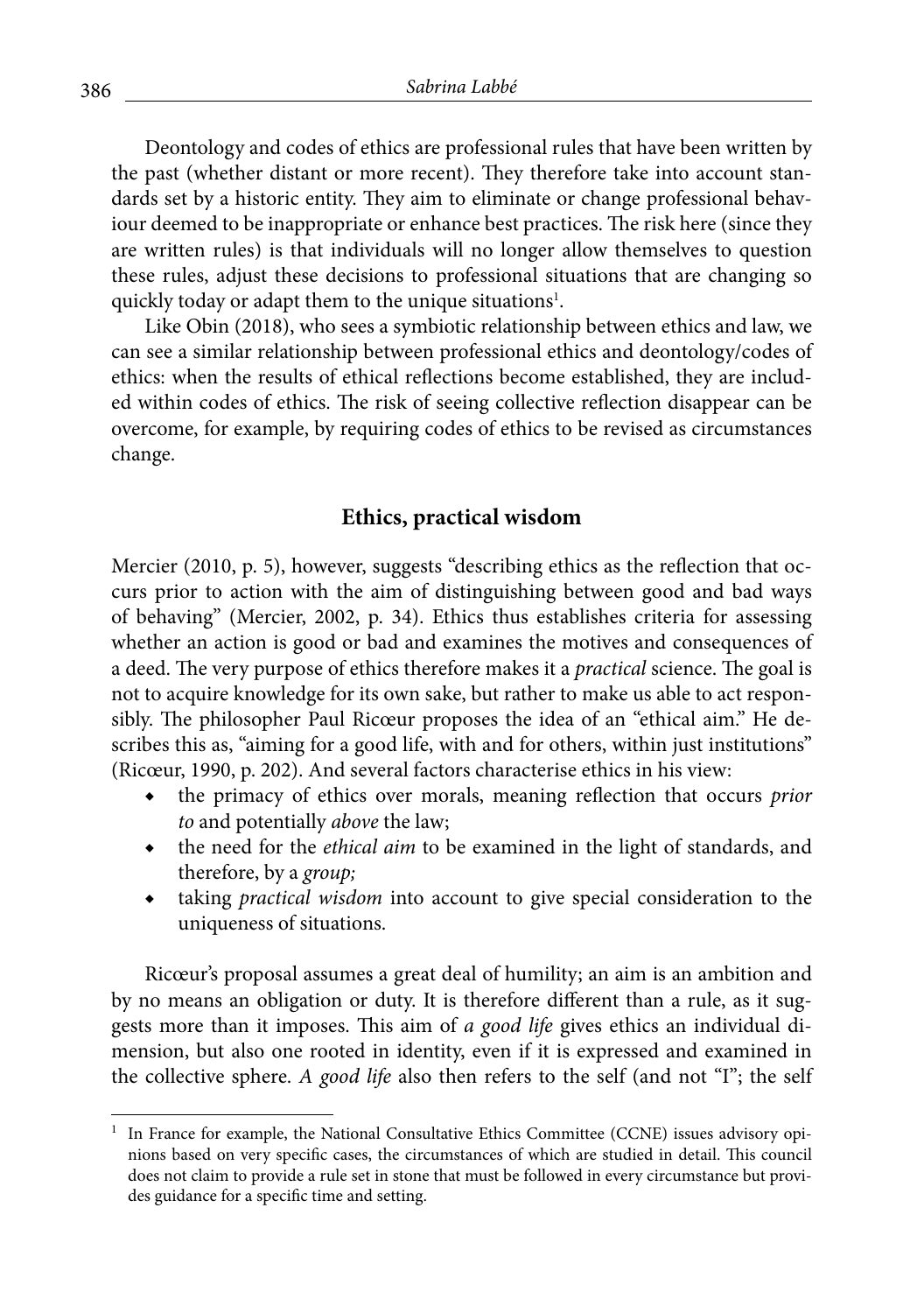presages the Other) as an autonomous individual who is responsible for him/herself but also *with and for others*. The collective dimension is therefore present, but it is dialogical here. The idea of a space referred to as that of *just institutions* allows for discussions with the aim of creating structures for living together – various communities and interpersonal relationships with a sense of justice and collective responsibility. For it is interactions and exchange that establish values. In Ricœur's view (1990, p. 238), therefore, ethics must be connected to a certain moral standard to overcome human violence through the golden rule: *do unto others as you would have them do unto you*. Ethics thus comes close to a sort of morality (which strives for Universalism) and which implies a principle of equity and treating man as an end rather than a means. He would say that ethics is "practical wisdom," a term I frequently tend to use.

Drawing once again on Ricœur, I will sum up by saying that practical wisdom is a *caution* taken by a group and is public and equitable. For Aristotle, "this is the Nature of the equitable, a correction of law where law is defective owing to its universality" (Aristotle, 1959, p. 602). A caution so understood calls for assessing a situation and must overcome the conflict in morals connected to different cultures (this is tantamount to admitting that there are other universals in cultures that are alien to us). But there is no set rule, only public debate – the outcome of which remains uncertain – to establish a particular order of priorities.

Lastly, as I have already discussed, this order applies only to a group (an advisory group for example, a professional group or an entire profession) and to a given period of time. It is never decided on by a sole individual, but within "advisory committees where several viewpoints are weighed in friendship and mutual respect" (Ricœur, cited by Svandra, 2016, p. 25).

## **Organisational ethics and value-based engagement**

While writing my thesis (Labbé, 2005), and working with companies who co-funded my research, I had my first experience setting up what I described as "organisational ethics" measures. I then had the opportunity to reproduce this kind of approach in the consulting firm I created just after completing my PhD. Here, I present some remarks that were largely elaborated on in my thesis to provide insights into the basis for my current thinking.

Today, companies who do not adhere to ethical practices risk being condemned by their employees, competitors – their entire environment! Their very survival therefore depends on considering these issues, even if well-meaning and nonselfserving intentions may also exist. In some cases, ethics becomes a strategic or even competitive element, "Without ethics, we may win in the short term but we lose in the long term," writes Mercier (2004, p. 99), but it is undeniable that a movement has begun. And whatever its origin, its positive aspects must be recognised.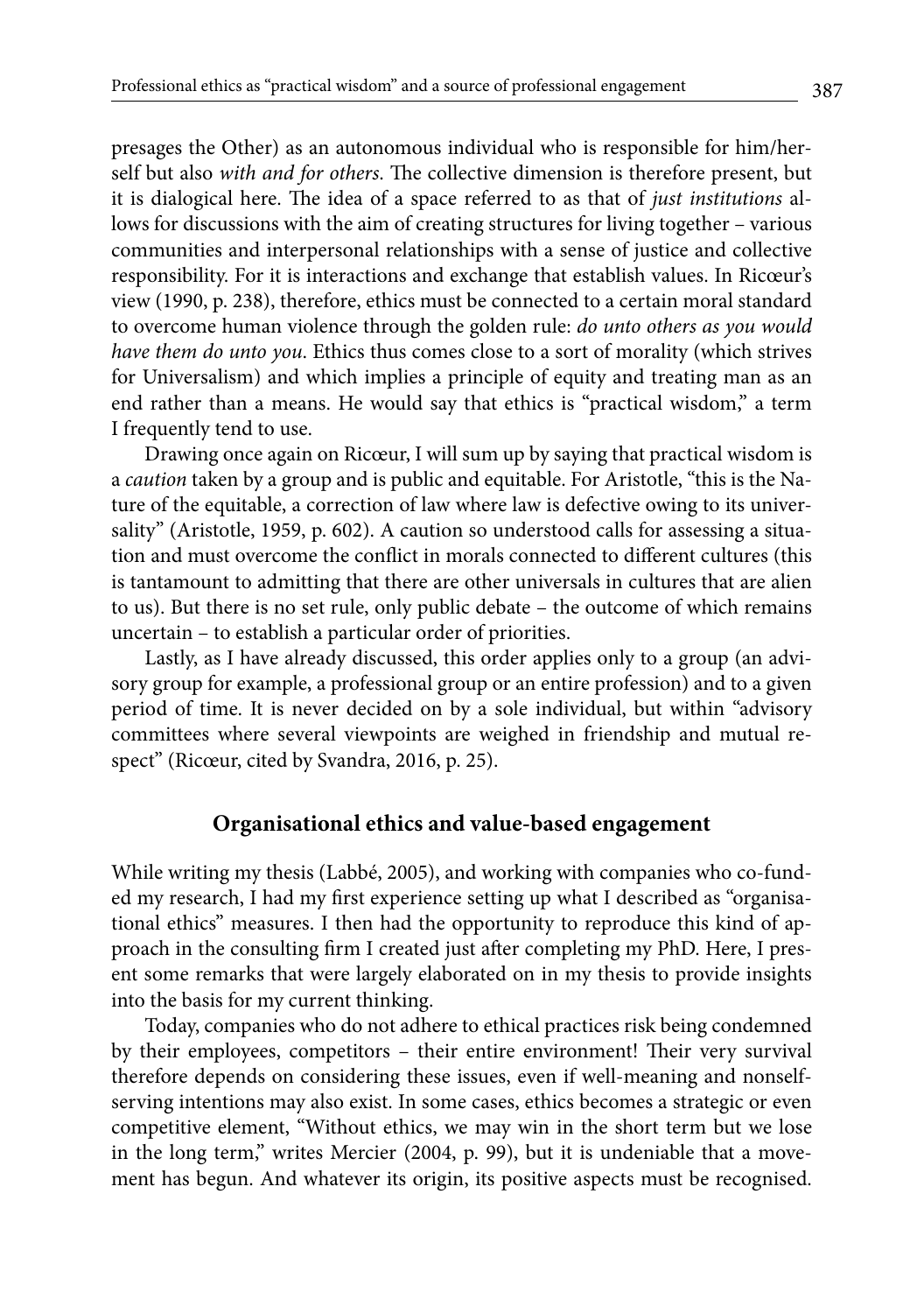For several years now, this trend has included a major movement: "sustainability." Sustainability is "development that meets the needs of the present without compromising the ability of future generations to meet their own needs" (Brundtland, 1987; Brundtland et al., 1988, p. 43). The goal of this model is to promote a different development model than the one seen in industrialized countries in the past fifty years. This vision is based on the distressing observation of environmental damage. The Northern model, applied to the desired development of Southern countries would inevitably lead to the depletion of resources and serious social tensions. In this respect, the companies championing this ethic no longer think about the development based solely on economic terms, but associate it with development that addresses a threefold concern: economic, environmental and social. The philosophy of sustainable development is to meet the needs of today's generations without compromising the future of generations to come. According to this movement, in order for the planet to survive, growth must bring together three conditions: environmental protection, economic prosperity and social well-being.



Figure 3. The three spheres of sustainable development

Source: Brundtland, G. H. (1987). Brundtland Report. Our Common Future. https://www.pficulture.org/wp-content/uploads/sites/1052/2016/04/1987rapportbrundtland.pdf

The ethical perspective that I am particularly interested in here is clearly the social aspect. This proposal for development (whether organisational, associative or political) is not only concerned with the environment, but with human beings too. The Rio de Janeiro declaration (1992) underscores this aspect as human beings are a central focus: "Social sustainability remains the subject of few investigations.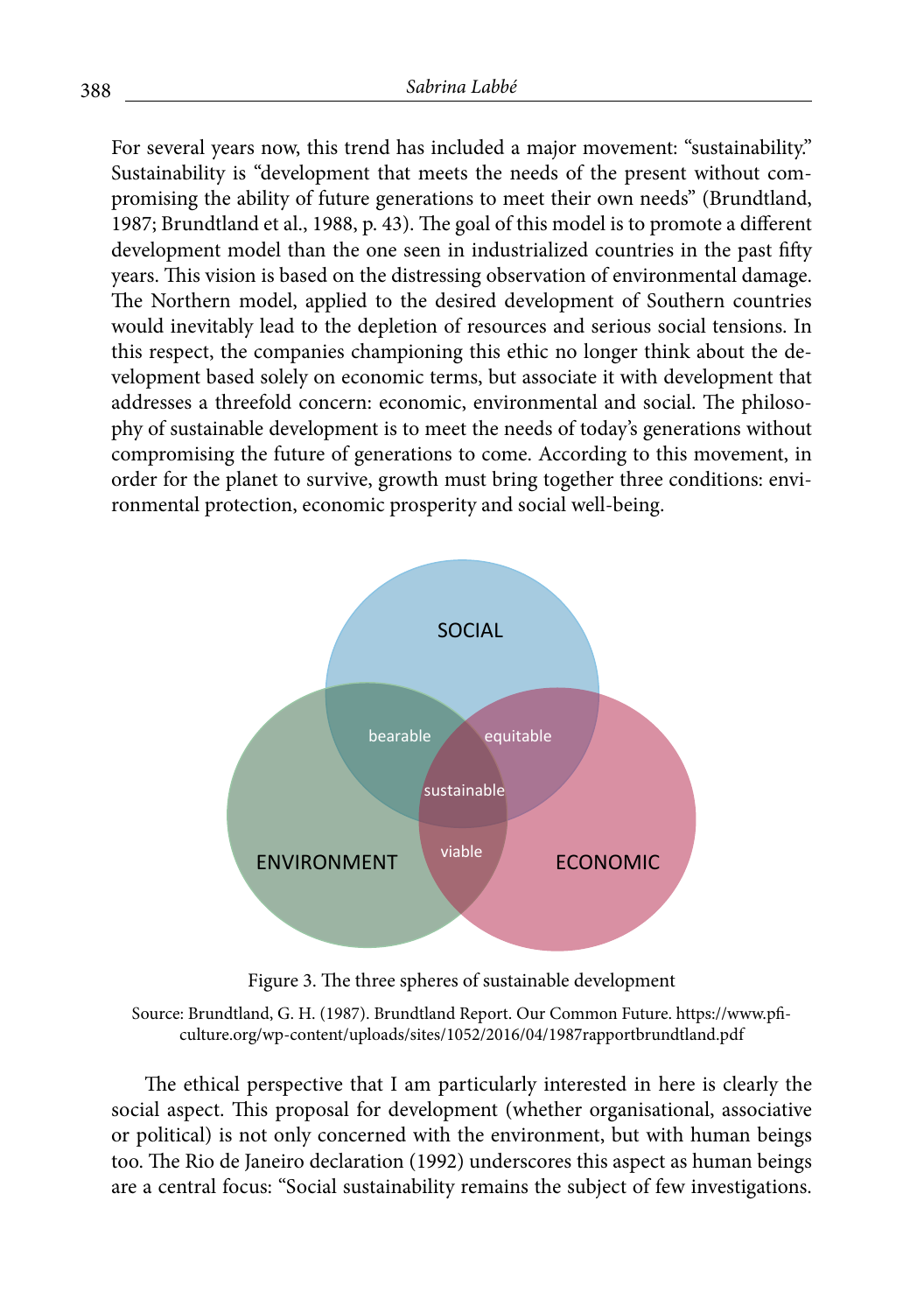His analysis nevertheless implies a rather radical renewal of the modes of thought of development" (Ballet et al., 2004, p. 2). The social aspect is elaborated based on the ethics of preserving and respecting human rights. The world of work therefore possesses a highly valuable space for reflection and innovation. As such, companies would commit to creating a liveable environment. Moreover, there is not *one* kind of sustainable development: it is up to each group to select and develop its project by taking its environment into account. Its commitments must meet the three facets considering the constraints and opportunities provided by its environment, culture economic potential.

But sustainable development is not the only ethical concern in the world of work. I have also had the opportunity to help set up an *Investors in People (IIP)* program. Similar to quality certifications (I.S.O. 9001, 14000 etc.), this program supports (and assesses) companies who wish to "invest" in their workforce by helping them adopt an ethical approach that also aims to optimise their performance. As its name suggests, the I.I.P accreditation was created in England: it is more widespread there than the quality process and is a label attesting to workplace well-being. *Investors In People* is first and foremost a guide to human resource management that helps develop employees' skills and motivation. It is a very formalised process that begins with an initial evaluation, then includes four phases with the goal of gaining accreditation: *commitment* ("An *I.I.P.* company makes a real commitment to supporting the development of its entire staff, to achieve their goals and objectives"), *planning* ("An *I.I.P.* company clearly defines its goals and objectives and what its workforce must do to achieve them"), *action* ("An *I.I.P.* company develops its staff in an effective way to improve their performance"), *evaluation* ("An *I.I.P.* company measures the impact of its investment in its workforce on their performance"). The slogan for this program sums up the idea behind it quite nicely. It is expressed like a Chinese proverb: "If you want to prosper for a year, plant rice. If you want to prosper for 10 years, plant trees. If you want to prosper for 100 years, invest in people." Although there is a significant risk of this kind of process being used for business purposes, I have observed companies whose goal was to build employee loyalty and truly develop workplace well-being.

Lastly, I would like to discuss a third way companies seek to develop professional ethics. I will call this last approach "value-based engagement."

Since the 1990s, management trends have championed employee empowerment, as employees view autonomy in the workplace as one of their company's most important qualities. But this movement has also slowly led to a rise in individualism, an increase in self-centred behaviour (surface-level cooperation, superficial relationships) and therefore, diminished workplace solidarity.

In the early 2000s, a desire to recreate a sense of community within companies was reaffirmed and a new path for developing organisational ethics was thus proposed: "value-based management" (Claude, 2001, p. 22). The company of the future will benefit from creating an identity that is no longer determined solely by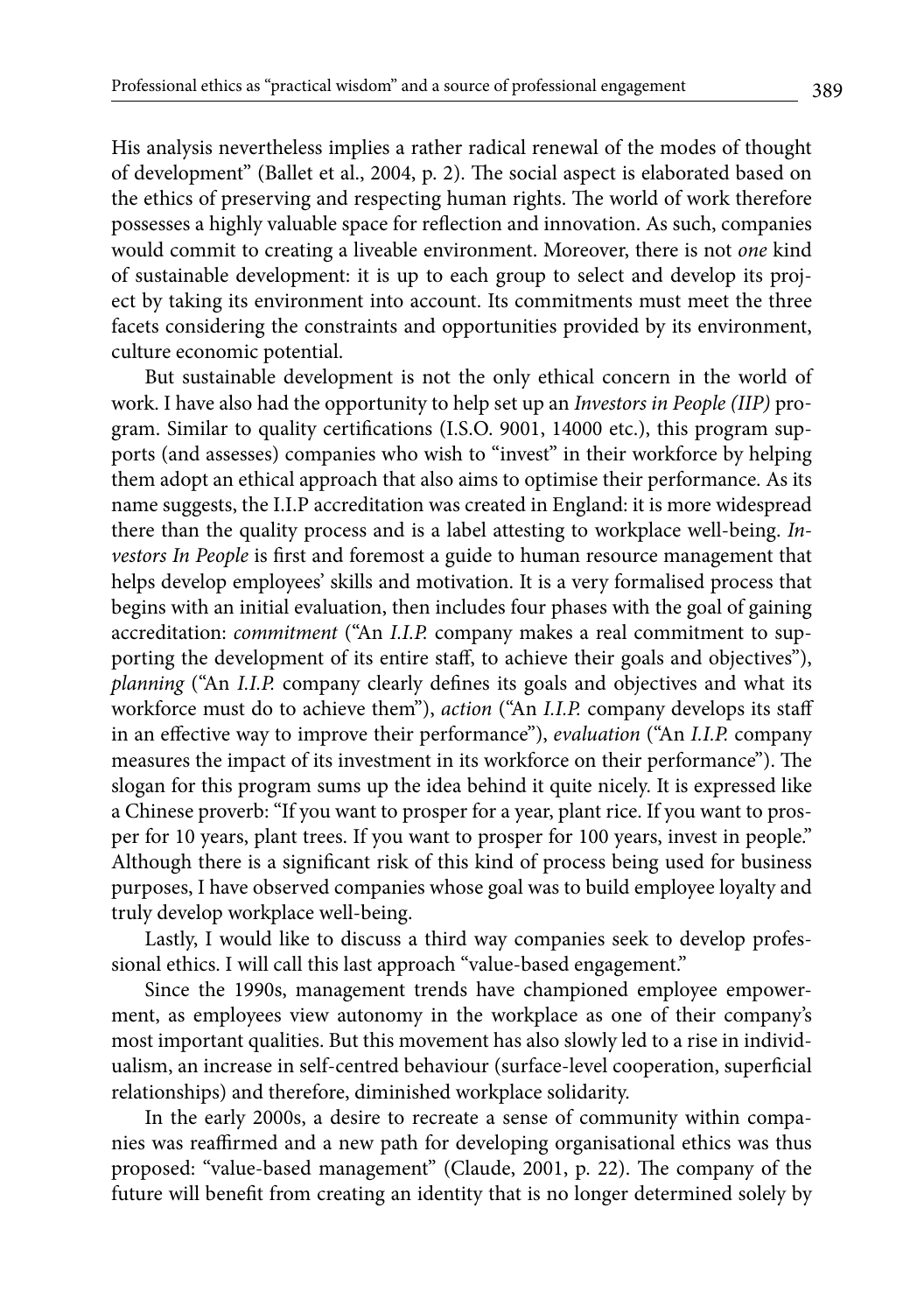its products, services, organisation or business, but will be more closely associated with the main unifying actions that encompass all of its objectives (business, strategic, ethical etc.) and its awareness of the environment (social, civic and ecological). A certain internal and external consistency must be developed, serving as a guide for action and the unifying factors: the emergence of corporate values is now one of the keys to solving the problem posed by the loss of community in organisations. "The values of a society are those that underlie the cohesiveness of a human group and its desire to live together at the deepest level …Values are that which seek to do what is right and are largely agreed upon. This is the basis of social consensus" (Antoine cited by Claude, 2001, p. 65). Once again, to avoid any attempt at manipulation, these values must be jointly established so that they may be fully accepted, shared, and most importantly, embraced by the various participants within the organisation (at all levels). That is why building engagement based on values does not mean making a list of words that are carefully selected and put in order by an outside communications agency. On the contrary, it is an internal process which requires talking and listening on the part of the employees and directors who wish to work together to build bridges between actions (including business initiatives), external communication, relations with suppliers, production, the organisation, internal operating rules, management, and most importantly, guidelines for behaviour at all hierarchical levels in an effort to increase cohesiveness across the company. Here, we can see that "from an instrumental point of view, organisational ethics defines the way in which the company integrates its key values in its policies, practices and decision-making process" (Mercier, 2004, p. 6).

To sum up, in my view organisational or institutional ethics:

- ◆ means having an organisation or institution make a projection about what its members consider to be *good practices;*
- means making employees, managers and executives co-authors of their own ethics;
- is a model that may help align internal and external communication, a corporate and leadership strategy;
- helps build shared values (which come to guide everyday action in a meaningful way). This can be referred to as an ethical climate (Barel et al., 2017, p. 19).

Professional ethics is also situated, meaning it is unique to each organisation or institution and its environment, and is personalised (in both senses of the word: it meets individual expectations as well as the needs of organisations). It must not be rigid, but constantly evolving and fluctuating as the environment changes. If it is genuine (and not orchestrated), it becomes a valuable decision support tool, and can even inform important strategic decisions. Lastly, it can only exist if it is rooted in everyday action and must emerge through an exemplarity effect.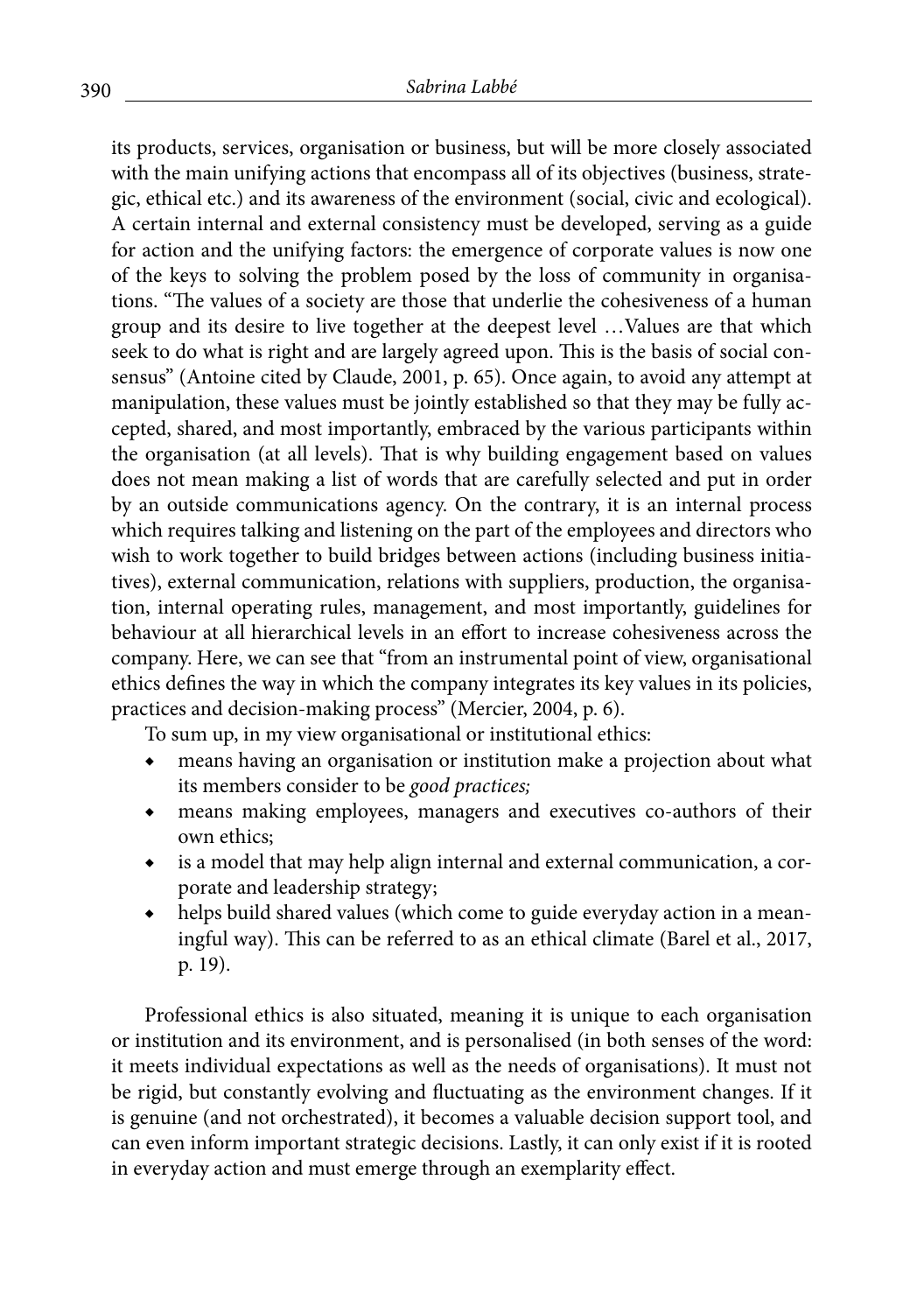#### **Professional ethics as an innovative form of social empowerment**

We have just discussed organisational ethics to provide concrete applications of ethical approaches, and to show that spaces exist which could give rise to collective reflection aimed at renewing the way we work. At a time when reflecting on what decent work means is more important than ever (Guichard, 2017; Guichard et al., 2016; Kozielska et al., 2020), I believe that professional ethics has a key role to play in these professionalisation processes, which may therefore be viewed as innovative. I have made a habit of quoting Monceau when introducing my work on ethics: "Professional ethics now ensures the quality of a profession which is trying to free itself from the control of its practices by other professionals and/or by regulatory requirements" (Monceau, 2006, p. 57).

I have observed growing interest in professional ethics, and the term *ethical competence* is used to describe professionals who act in a *responsible* and *autonomous way.* I suggest, however, that this interest arises in a world in search of meaning and values, the world prone to loss of control, where the ground is shifting under our feet (Bauman, 2006). As such, "ethics (...) is a matter for autonomous professionals in a profession which is itself becoming more autonomous by producing its own benchmarks for its practice" (Monceau, 2006, p. 57).

Ethics is therefore practiced in pursuit of improvement, in a society where we are seeing ever more complainants, where there are evaluations left, right and centre, on platforms fostering competition between individuals (and organisations), and at a time when digital technology can make or break reputations (and careers at times). Users (customers, as well as beneficiaries, patients, consultants, interns, students etc.) no longer hesitate to dispute, evaluate left, right and centre, and may even go so far as to expose matters on social media that only courts should deal with. We are living in a world of social insecurity. Amidst economic crisis, the gig economy (Bourdu et al., 2019), instability and mass redundancies exacerbated by the pandemic, the contract between People and Work is suffering.

Establishing professional ethics is therefore a path for guiding professionals to reflect before taking action or to define what are sometimes called *good practices*  for specific situations (Prairat, 2009, p. 20). More importantly, this also ensures that individuals are not left on their own to face increasing responsibilities. But beyond that, professional ethics helps create a space for co-construction, reconciliation between decision-makers and non-decision-makers for a return to *just institutions* (to cite Ricœur once again).

For a long time now, we have been witnessing a decay of institutions (Dubet, 1994, 2002), a loss of control over policies for needed adjustments to the changing world of work (see the recent interest in ethics and Artificial Intelligence, ethics and digital technology etc.). In our age of alienating acceleration (Rosa, 2012), it seems that the world of work is changing so quickly that groups no longer have time for the reflection required for the institutionalisation of new forms of work. In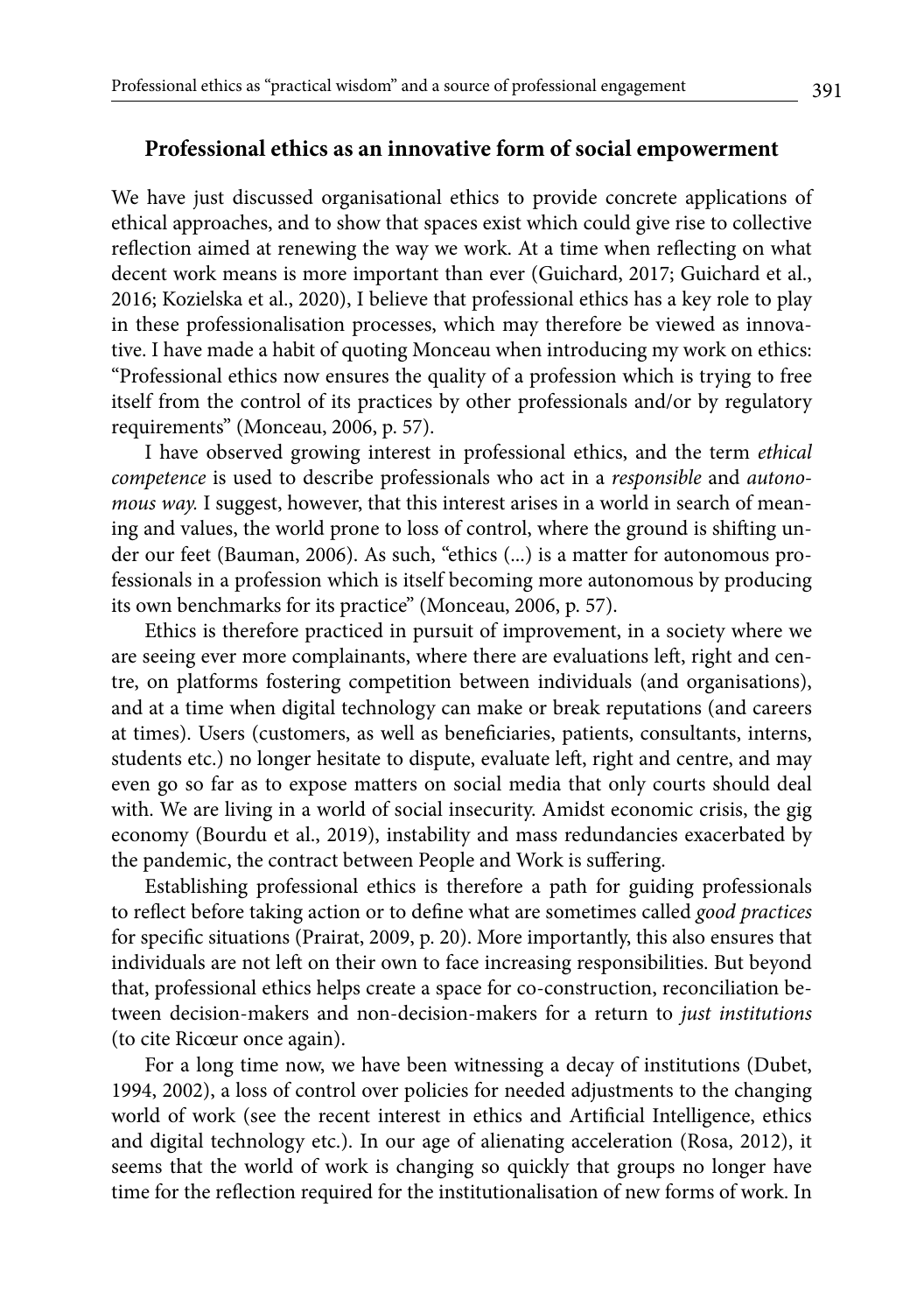response to these changes, the world of work has resorted to individualisation and injunctions for accountability, instead of collective forms of reflexivity at work.

The recent Covid crisis has brought to light the adjustments needed in our society and people-oriented professions (this may be expanded to include many professions) to respond to our changing health and social circumstances. But it has also shed light on just how deeply attached individuals are to the values underpinning their professions – values that allowed them hold on, take risks and set aside avaricious goals when it came time to work for the community. Neoliberal excesses, which are often criticised, have at times forgot the humanist principles that allow our world to exist (I am thinking about France and its budget cuts in hospitals), make it possible to create habitable spaces and co-construct workplaces enabling people to work in just institutions. In such an environment, relying on "professional ethics is therefore both a form of social regulation of work, and an organising principle for professions and professional fields, which allows participants to *re-*identify with shared guidelines and values. Professional ethics thus contributes to defining the professionalism of those who practice a given profession in addition to providing a way to regulate the action of members of the professional group." (Jutras et Labbé, 2014, p. 106).

As such, in recent years, ethical issues have been given consideration in the world of education and interpersonal professions. For example, teachers' status no longer ensures recognition and their ability to demonstrate their skills *in situ* in increasingly complex situations is constantly called into question. Ethics therefore also represents a *commitment*. By guiding professionals in difficult situations, amidst a loss of legitimacy of the educational institution, professional ethics helps offset this loss of recognition and becomes a "crutch for regulating behaviours that are less and less defined institutionally" (Prairat, 2009, p. 112).

In light of the changing work landscape, more responsibility awaits professionals, and *responsibility* implies allowing oneself to act, "with everyone aspiring for empowerment, which means gradually become responsible, as one's own co-author, through forging social ties" (Ardoino, 1994). As such, "ethical rules, and more broadly ethical charters or codes of conduct, are a form of social regulation and a way to organise a profession, in particular by offering practical solutions to concrete professional problems (...). [They therefore] play an identify-affirming role as they contribute to defining a profession and declaring its own values" (Prairat, 2009, p. 52). In this respect, we see ethical reflections as endogenous professionalisation processes (Labbé & Vidaller, 2019; Vidaller et al., Soumis; Labbé, 2021); professionalisation that is longer imposed by outside forces, but proposed from within, by the members of the profession themselves.

But while creating these reflective, autonomous and empowering spaces is a source of innovation, the question of ensuring the long-term sustainability of the proposals and institutionalisation of the new norms will quickly arise (Marengo, 2020; Labbé, 2021, p. 217). Monceau views professionalisation as the continuous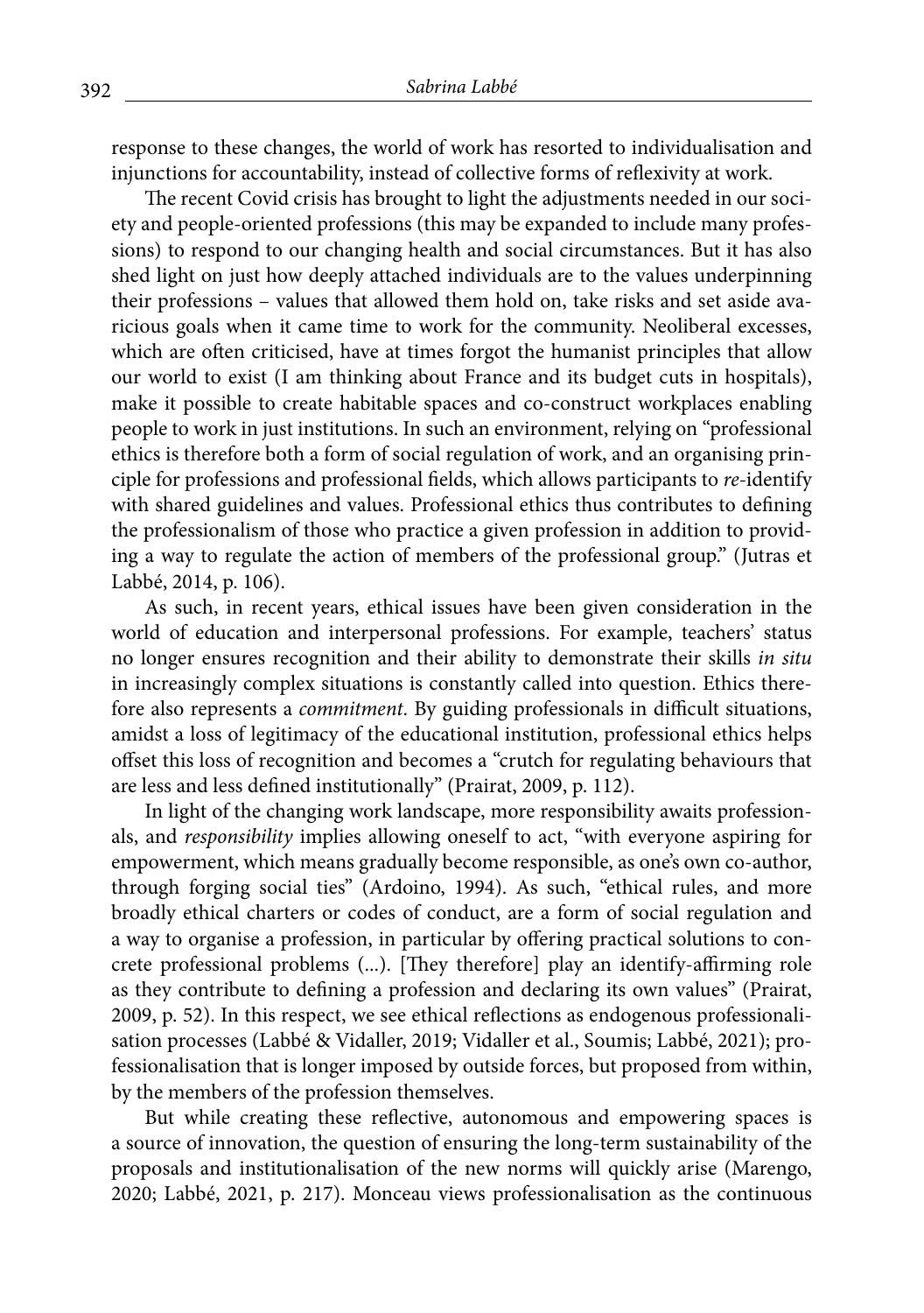process for the institutionalisation of professional groups, "a process that is constitutively contradictory, made up of changing internal and external tensions and conflicts" (Monceau, 2006, p. 56). He therefore makes a strong connection between ethics and ideology in that "ideologies weigh on professionals' judgments and practices at the very time when they are called on to raise ethical issues in the reflective analysis of their practices (...) Ethics and ideology appear in the professional landscape as two dimensions of the same entity being created: the profession" (pp. 67-68). We will continue our work in this theoretical direction in attempting to respond to the problem raised by Monceau: "professional ethics as a substitute for or incarnation of professional ideology?" (Monceau, 2006, p. 30)

## **Bibliography**

- Ardoino, J. (1994). La performance et sa mise en spectacle. Texte reconstitué, à partir d'une intervention orale – janv. 1994) https://afirse-international.org/wp-content/uploads/2020/04/Performance-et-son-implication.pdf
- Aristote. (1959). *Éthique à Nicomaque* (J. Tricot, Éd.). Librairie philosophique.
- Ballet, J., Dubois, J.-L., & Mahieu, F.-R. (2004). A la recherche du développement socialement durable : Concepts fondamentaux et principes de base. *Développement durable et territoires. Économie, géographie, politique, droit, sociologie*, *Dossier 3*, Article Dossier 3. https://doi.org/10.4000/developpementdurable.1165
- Barel, Y., Dumas, M., & Frémeaux, S. (2017). Styles de management, climat social et climat éthique : Une approche contextuelle. *Revue de gestion des ressources humaines*, *N° 105*(3), 19–37.
- Bauman, Z. (2006). *La vie liquide* (C. Rosson, Trad.). Le Rouergue Chambon.
- Bentham, J. (1834). Déontologie : Ou, Science de la morale : ouvrage posthume. Charpentier.
- Bourdu, E., Lallement, M., Veltz, P., & Weil, T. (2019). *Le travail en mouvement*. Presse des mines.
- Brundtland, G. H. (1987). *Brundtland Report*. *Our Common Future.* https://www.pfi-culture.org/wp-content/uploads/sites/1052/2016/04/1987rapportbrundtland.pdf
- Brundtland, G. H., Khalid, M., & Commission mondiale de l'environnement et du. (1988). *Notre avenir à tous*. Editions du Fleuve. https://idl-bnc-idrc.dspacedirect.org/ handle/10625/8374
- Claude, J.-F. (2001). *Le management par les valeurs*. Éd. Liaisons.
- Dhondt, R., & Vanacker, B. (2013). Ethos : Pour une mise au point conceptuelle et méthodologique. *COnTEXTES. Revue de sociologie de la littérature*, *13*, Article 13. https://doi. org/10.4000/contextes.5685
- Dubet, F. (1994). *Sociologie de l'expérience*. Éditions du Seuil.
- Dubet, F. (2002). *Le déclin de l'institution*. Éditions du Seuil.
- Guichard, J. (2017). Objectifs et finalités de l'accompagnement à l'orientation à l'ère de l'anthropocène. In F. Danvers (Éd.), *S'orienter dans un monde en mouvement* (p. 13–40). L'Harmattan.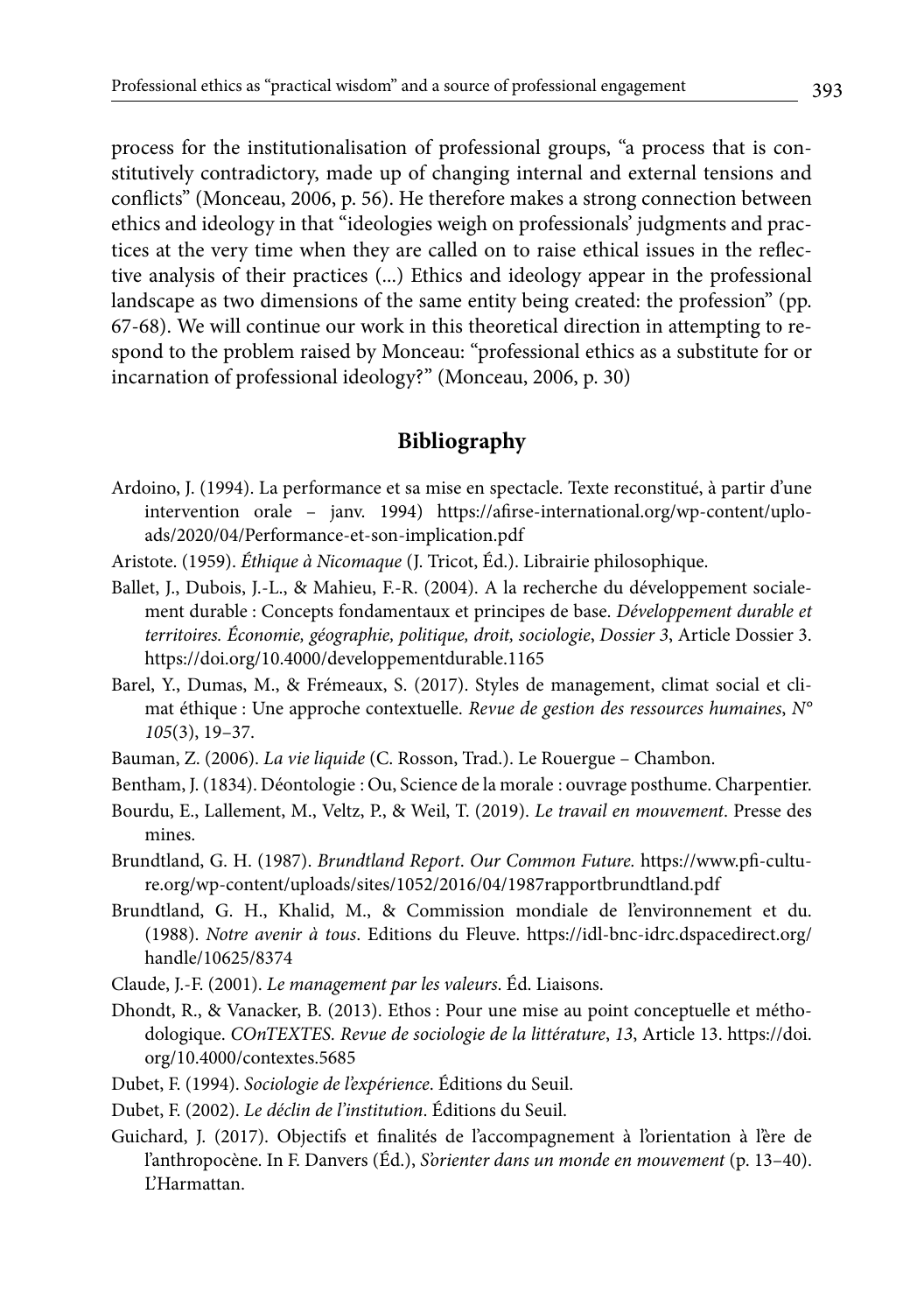- Guichard, J., Drabik-Podgórna, V., & Podgórny, M. (Éds.). (2016). *Counselling and Dialogue for Sustainable Human Development*. Adam Marszałek.
- Isaac, H. (1998). Les normes de qualité dans les services professionnels : Une lecture des pratiques à travers la théorie des conventions. *Finance Contrôle Stratégie*, *1*(2), 89–112.
- Jorro, A. (2009). La construction de l'éthos professionnel en formation alternée. *Travail et apprentissage*, *3*, 13–25.
- Jorro, A. (2014). Êthos professionnel. In A. Jorro (Éd.), *Dictionnaire des concepts de la professionnalisation* (p. 109-112). De Boeck.
- Jutras, F., & Labbé, S. (2014). Ethique professionnelle. In A. Jorro (Éd.), *Dictionnaire des concepts de la professionnalisation* (p. 105-108). De Boeck.
- Kiesler, C. A. (1971). The psychology of commitment: Experiments linking behavior to belief. Academic Press.
- Kozielska, J., Piorunek, M., Podgórny, M., & Drabik-Podgórna, V. (2020). Postmodern market scenarios and career patterns: Challenges for education. *African Journal of Career Development*, *2*(1), 1-8. https://doi.org/10.4102/ajcd.v2i1.17
- Labbé, S. (2005). Engagement et implication professionnelle dans la construction d'une éthique d'entreprise : Le cas de 5 recherches-actions menées dans le milieu industriel. Université de Toulouse 2 – Le Mirail, Sciences de l'éducation.
- Labbé, S. (2021). *Des engagements professionnels : Contributions à l'étude des professionnalisations* [Habilitation à diriger des recherches]. Université Toulouse – Jean Jaurès.
- Labbé, S., & Vidaller, V. (2019). Focus group et réflexions éthiques comme outils de professionnalisation : Le cas des métiers de l'accompagnement. In F. Hille & S. Labbé (Éds.), *ProfessionnalisationS : repères et ouverture* (Actions et savoirs, p. 190–203). L'Harmattan.
- Le Coz, P. (2010). Chapitre 4. L'enseignement de l'éthique en France. *Journal International de Bioethique*, *Vol. 21*(1), 69-81.
- Marengo, N. (2020), Professional ethics as a tool to investigate the professionalisation of guidance and occupational integration workers at university, 15e Journée Scientifique des Jeunes Chercheurs en Psychologie, Lille
- Mercier, S. (2002). Une typologie de la formalisation de l'éthique en entreprise : L'analyse de contenu de 50 documents. *Revue de gestion des ressources humaines*, *1*(43), 34–49.
- Mercier, S. (2010). *L'éthique dans les entreprises*. La Découverte.
- Monceau, G. (2006). Éthique et idéologie professionnelles. Apports socio-cliniques. *Recherche et formation*, *52*, 55-70. https://doi.org/10.4000/rechercheformation.1216
- Obin, J.-P. (2018). *Les interactions pratiques entre droit, morale et éthique : Extrait de La prise de décision en situation complexe*. ESENESR. https://www.ih2ef.gouv.fr/sites/default/files/2020-07/asp-les-interactions-pratiques-entre-droit-morale-et-thique-381.pdf
- Prairat, E. (2009). De la déontologie enseignante : Valeurs et bonnes pratiques. PUF.
- Rey, A. (2010). Dictionnaire historique de la langue française : Contenant les mots français en usage et quelques autres délaissés, avec leur origine proche et lointaine... Le Robert.
- Ricœur, P. (1990). *Soi-même comme un autre*. Éditions du Seuil.
- Ricœur, P. (2010). *Lectures, T. 1. Autour du politique*. Média Diffusion.
- Rosa, H. (2012). Aliénation et accélération : Vers une théorie critique de la modernité tardive. La Découverte.